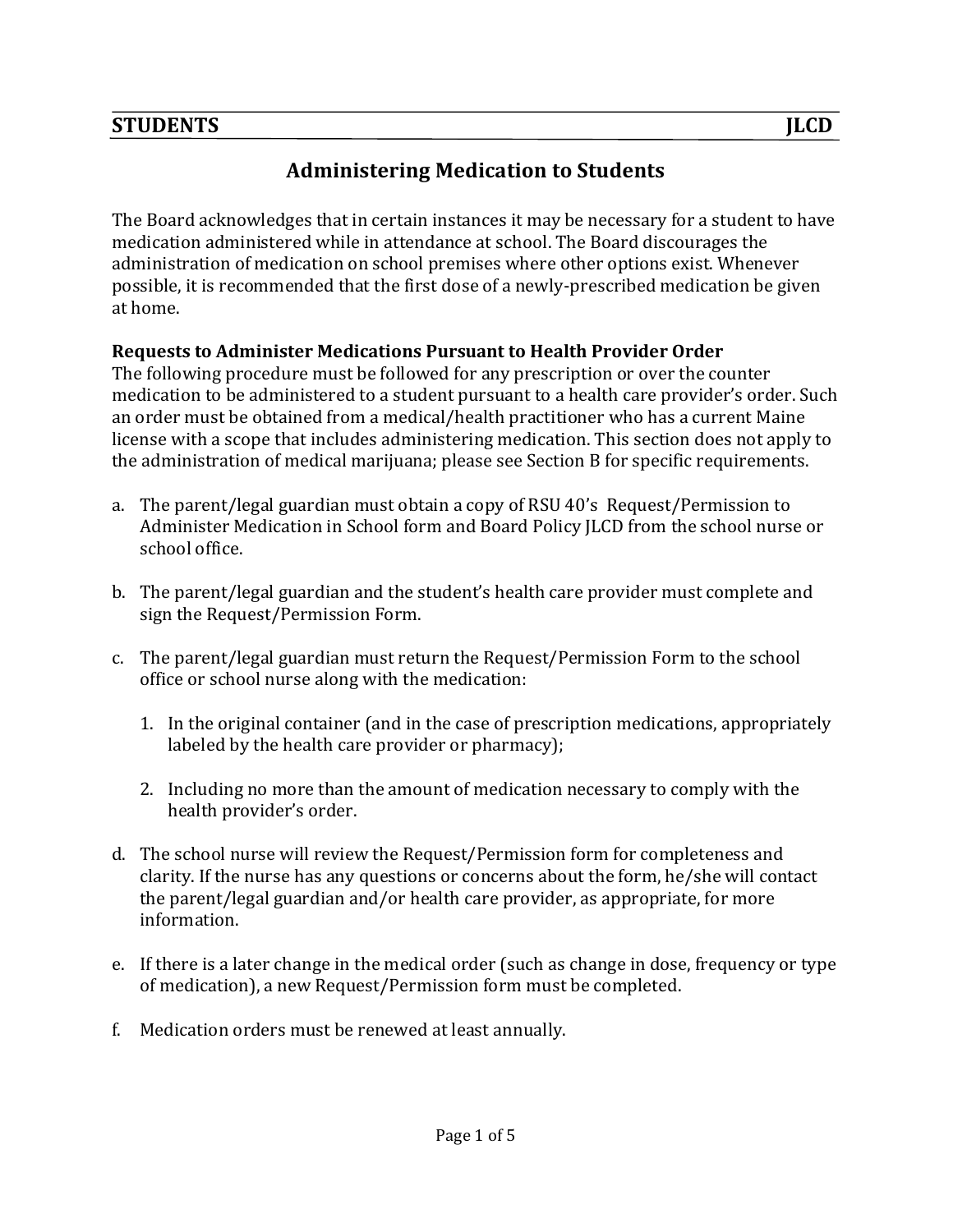- g. Medication no longer required (or remaining at the end of the school year) must be removed by the parent/legal guardian. Medication not removed by the parent/legal guardian in a timely manner will be disposed of by the school nurse.
- h. The Board disclaims any and all responsibility for the diagnosis, prescription of treatment, and administration of medication for any student.

### **Administration of Medical Marijuana**

The Maine Medical Use of Marijuana Act governs administration of medical marijuana in schools in Maine. The Department of Administration and Financial Services ("DAFS") is the regulatory agency charged with implementing the Maine Medical Use of Marijuana Act. The Maine Medical Use of Marijuana Program, located within DAFS, is charged with the administrative duties associated with implementation, such as issuance of registration cards. 

The following procedure must be followed for the administration of medical marijuana to students at school.

- a. The student's parent/legal guardian/legal custodian must obtain a copy of RSU 40's Request/Permission to Administer Medical Marijuana in School form and Board Policy ILCD from the school nurse or school office.
- b. The parent/legal guardian/legal custodian and the student's authorized medical provider (physician, certified nurse practitioner or physician assistant) must complete and sign the Request/Permission Form, and attach a copy of the student's current written certification for the use of medical marijuana. The original certification must be shown to the school employee processing the request. A copy will be retained by the school.
- c. The parent/legal/guardian/legal custodian must designate the caregiver who will administer medical marijuana to the student in school (including for students over the age of 18). The designated caregiver must be registered with the Maine Medical Marijuana Program. The original registry identification card and caregiver designation form must be shown to the school employee processing the request. Copies will be retained by the school.
- d. If the designated caregiver is not a parent/legal guardian/legal custodian of the student, the designated caregiver must also submit verification that they are authorized by the State to administer marijuana to the student on school grounds.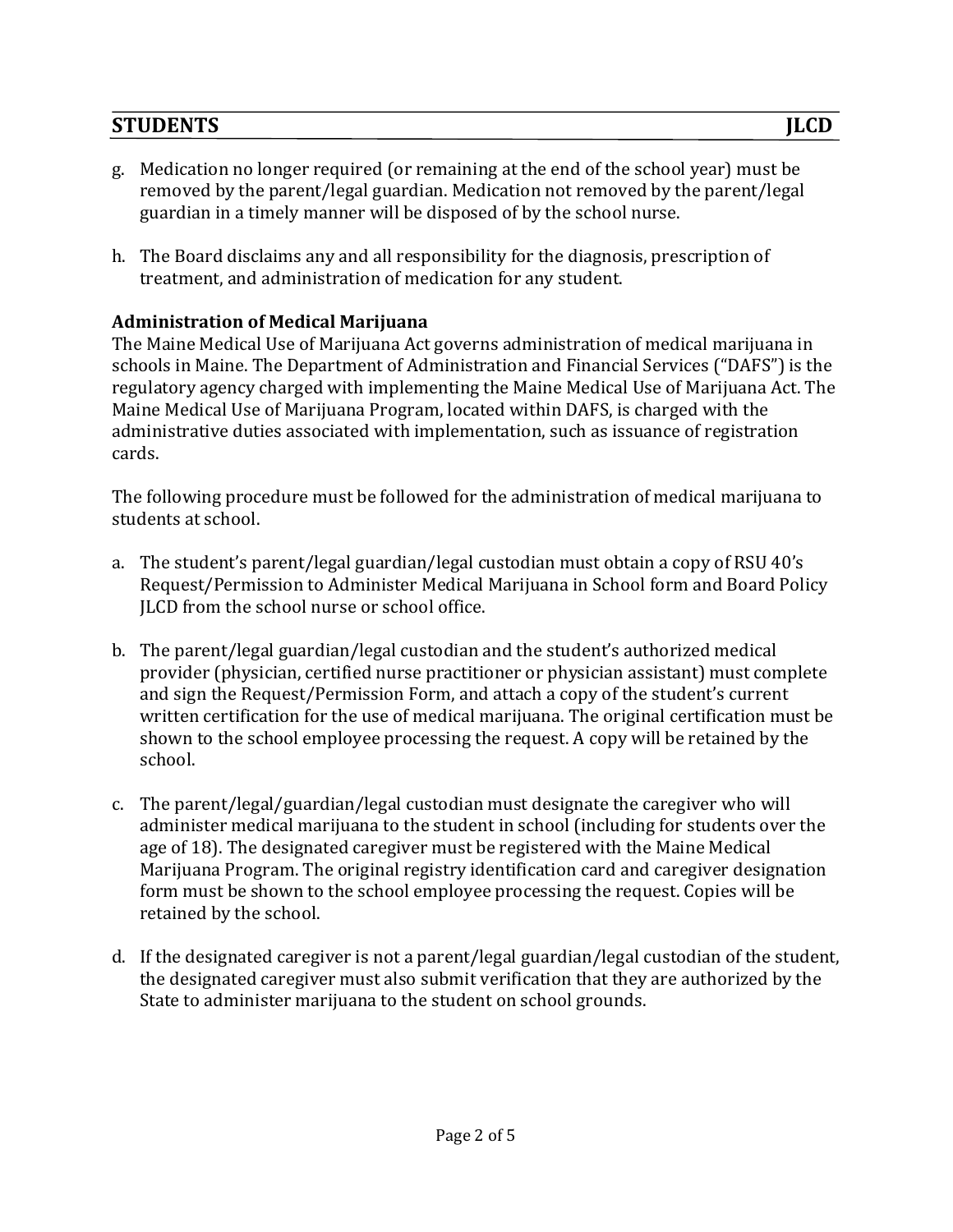- e. Arrangements will be made between the school administration and the designated caregiver to schedule the administration of medical marijuana in a manner that will minimize disruption to school operations and the student's educational program, and that will not impact other students or employees. The designated caregiver must comply with all Board policies and school rules while on school premises to administer medical marijuana to a student.
- f. Medical marijuana must be brought to school by the caregiver, and may not be held, possessed or administered by anyone other than the caregiver. The student may only possess the medical marijuana during the actual administration process. Medical marijuana administered in school must be in non-smokeable form (vaporizers are not permitted).
- g. The designated caregiver must check-in at the school office upon arrival for the administration of medical marijuana. Medical marijuana may only be administered in the following locations: school office, nurse's office, or a location determined by the school administration.
- h. The designated caregiver must check-out at the school office following administration of the medical marijuana and transport any remaining medical marijuana off school premises.

## **Self-Administration of Medication**

#### **Inhalers and Epi-Pens**

Students may be authorized to possess and self-administer prescribed emergency medication from an asthma inhaler or epinephrine pen (epi-pen) if the following requirements are met.

- a. The student must have the prior written approval of the student's health care provider and, if the student is a minor, the prior written approval of their parent/guardian (see Request/Permission Form).
- b. The student/s parent/guardian must submit written verification from the student's health care provider confirming that the student has the knowledge and the skills to safely possess and use an asthma inhaler or epi-pen in school.
- c. The school nurse will evaluate the student's technique to ensure proper and effective use of an asthma inhaler or epi-pen in school.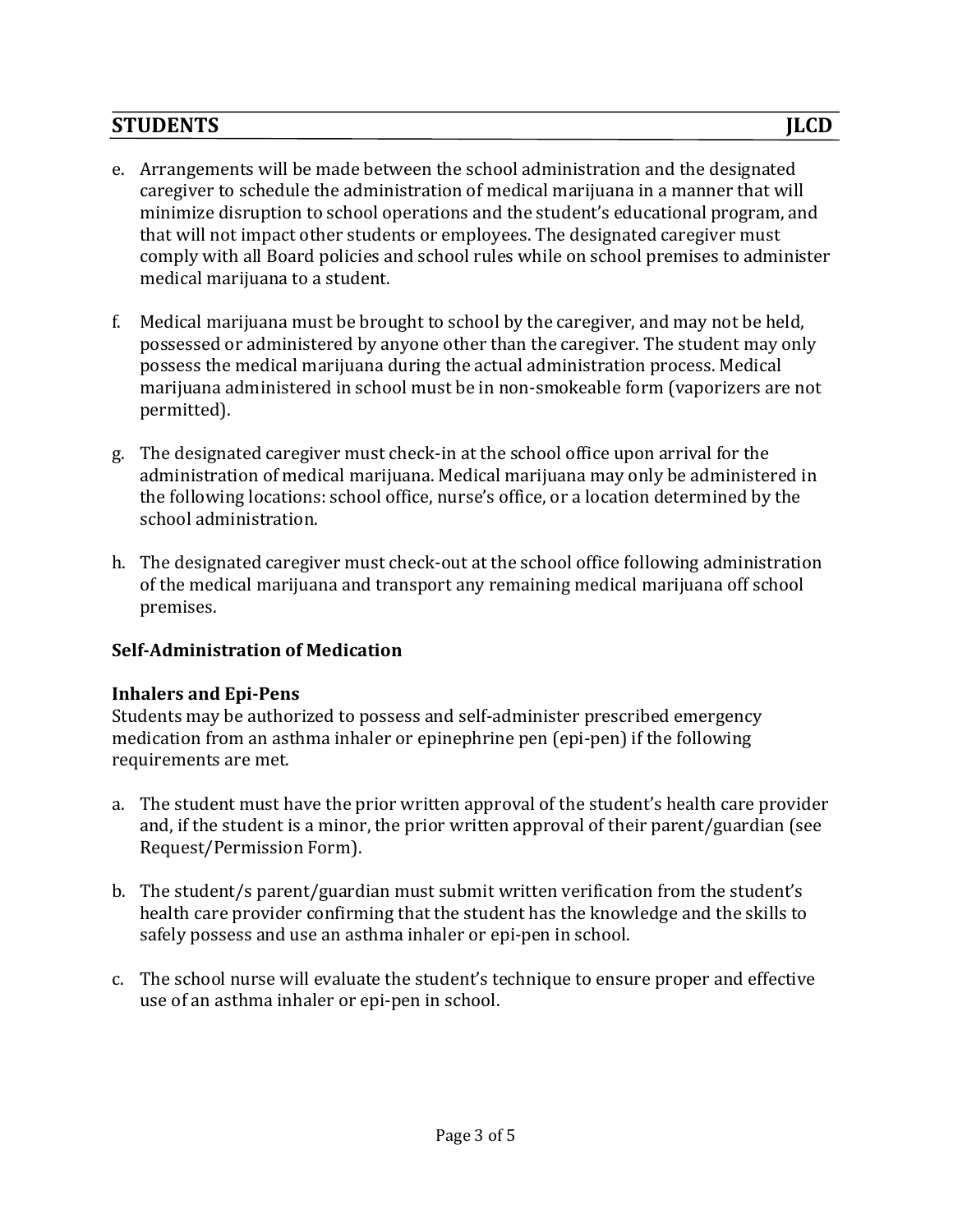### **Administration of Epi-Pens to Students without a Prescription**

RSU 40 has a "collaborative practice agreement" which allows the administration of an epipen to a student who does not have a prescription in an emergency when the student is experiencing anaphylaxis during school or a school-sponsored activity. The epi-pen must be administered by the school nurse or other authorized unlicensed personnel who has received the training required by this policy and the collaborative practice agreement.

#### **Topical Sunscreen**

Students are allowed to possess and use topical sunscreen products on school property and at school-sponsored events without a note or prescription from a medical/health practitioner if the product is regulated by the federal Food and Drug Administration for over-the-counter use.

### **Other Medications**

Students may be permitted to possess and self-administer prescription medications in school on a case-by-case basis. All such requests must be approved by the school nurse, who has the discretion to authorize self-medication based on the nature of the medication, the risk of abuse or transfer to other students, the capacity of the student to safely handle the medication and any other relevant factors. Students are not allowed to self-administer medical marijuana under any circumstances.

#### **Stocking, Possession and Use of Naloxone Hydrochloride**

RSU 40 has entered into a collaborative practice agreement whereby the school health advisor (or other physician licensed in Maine) has prescribed naloxone hydrochloride and directed that the school nurse to administer naloxone hydrochloride to a student, staff member or visitor experiencing an apparent opioid overdose during school, during a school-sponsored activity or on school grounds. The school nurse has designated other trained school employees to administer naloxone hydrochloride when the nurse is not present.

## **Dispensation of Over the Counter Medications**

With prior parental/legal guardian permission, students may receive certain over the counter medications at school.

## **Personnel Authorized to Administer/Dispense Medications**

Medications (other than medical marijuana) may be administered by the school nurse or by authorized unlicensed school personnel who have received appropriate training from a registered professional nurse or physician. Annual refresher training is required for all unlicensed personnel authorized to administer medications. The school nurse will maintain appropriate documentation of training. Authorization to administer medications will be